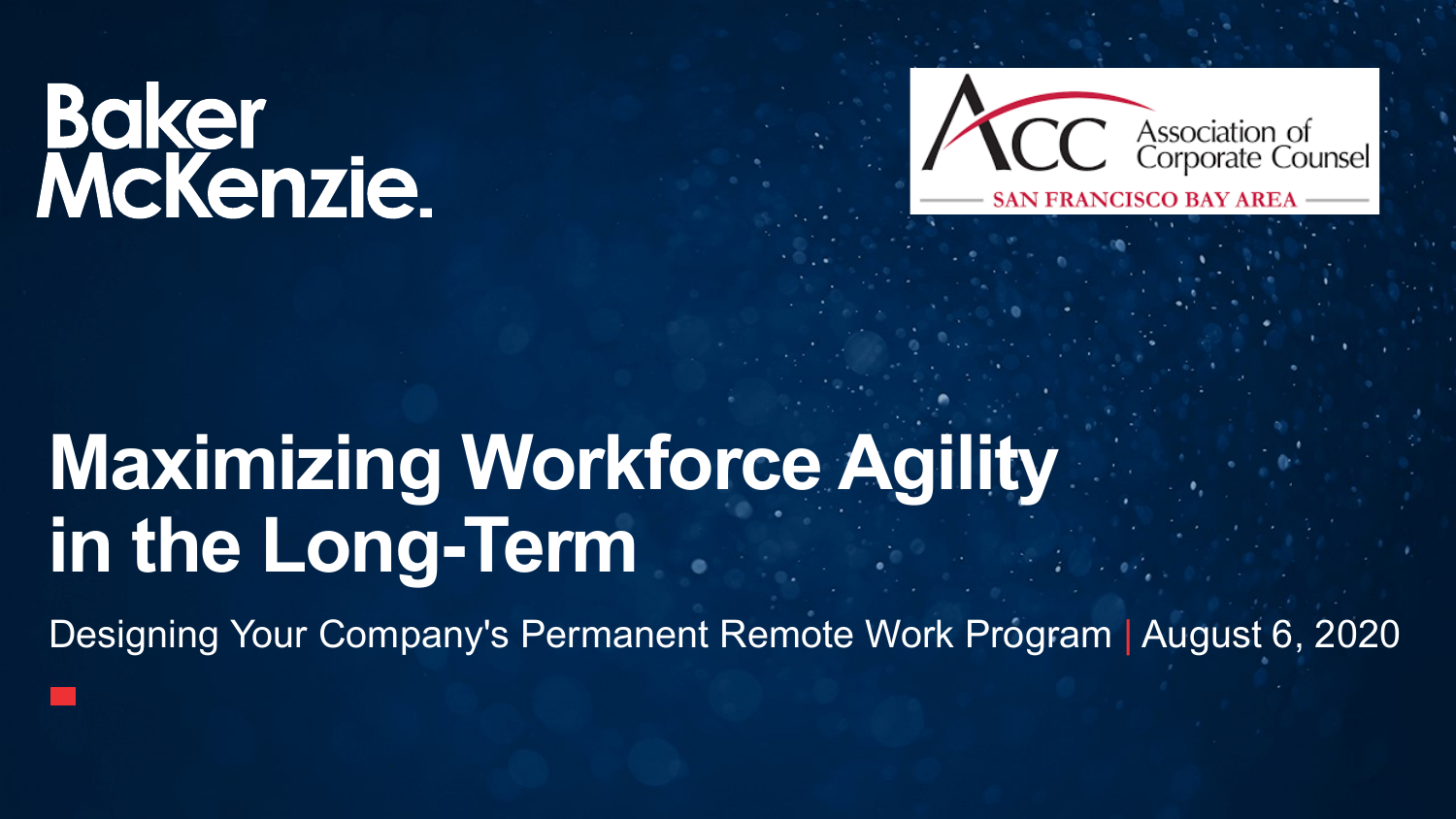

**Narendra Acharya** Employee Tax, Benefits & Compensation



**Susan Eandi** Employment



**Lothar Determann** Data Privacy



**Irina Shestakova Corporate** 



**Erik Christenson** Corporate Tax

## **Welcome!**



**Shella Neba** Global Employment Law **Director** 

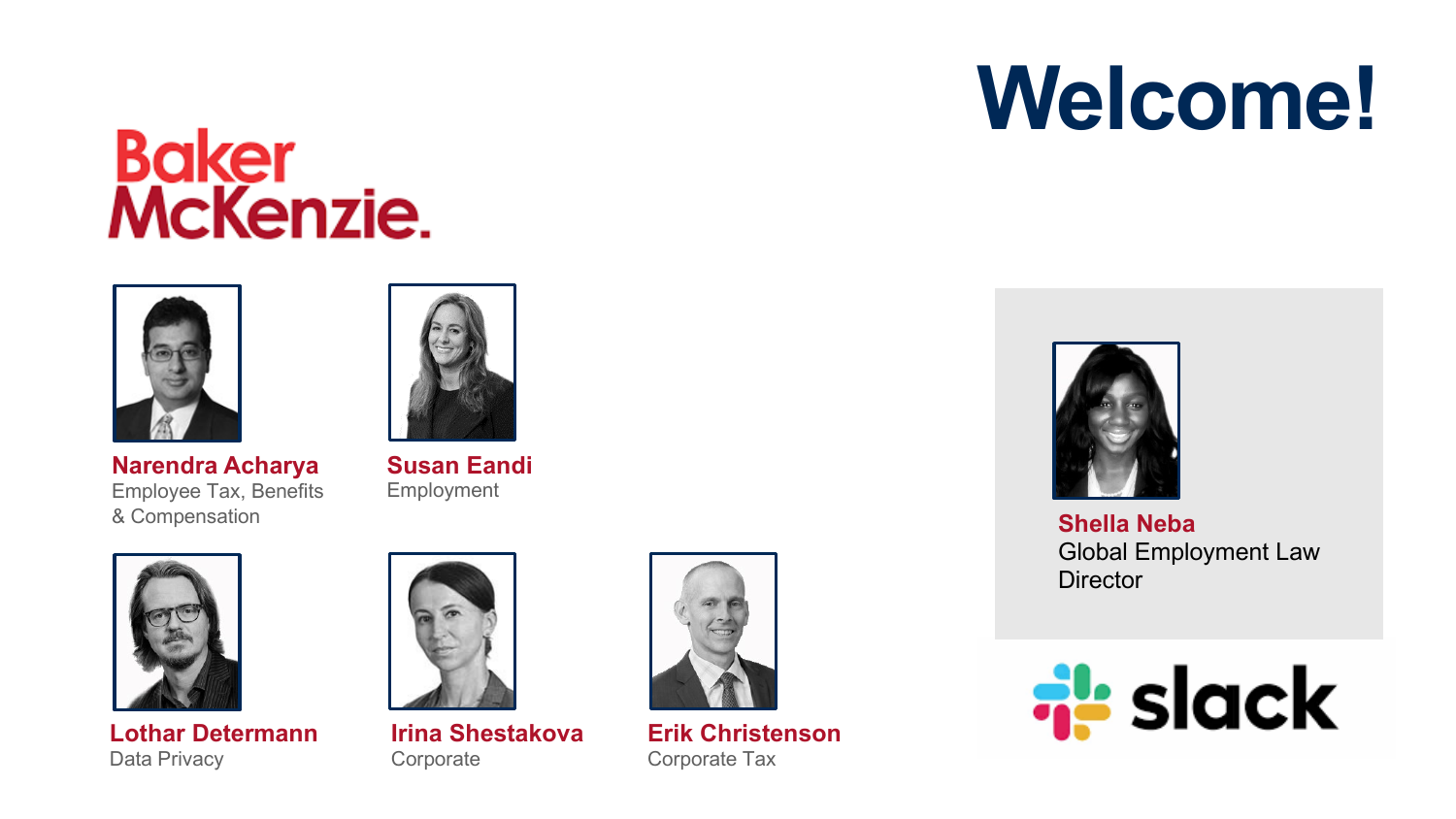

17,068 views | May 20, 2020, 09:01pm EDT

#### **Can We Just Work From Home** Forever?



Nathan Pettijohn Contributor C

### The New York Times Magazine

#### **What If Working From Home Goes on ... Forever?**

Miserable as it can often be, remote work is surprisingly productive  $-$  leading many employers to wonder if they'll ever go back to the office.

**By Clive Thompson** June 9, 2020

### **FAST COMPA**

 $05 - 22 - 20$ 

Here's an ever-growing list of companies that will let people work from home forever



#### The new work-from-home policies at Facebook, Twitter, Apple and more

Tech giants are typically known for expecting all employees to be at their desks each day. That may permanently change with the coronavirus.

#### **Get A Comfortable Chair: Permanent Work From Home Is Coming**

June 22, 2020 · 12:26 PM ET **Heard on All Things Considered** 

> **総make it** So your company has said you can work from home forever-now what?

> > Share

Published Wed, May 27 2020-1:15 PM EDT

lennifer Liu **JLJENNIFERLIU**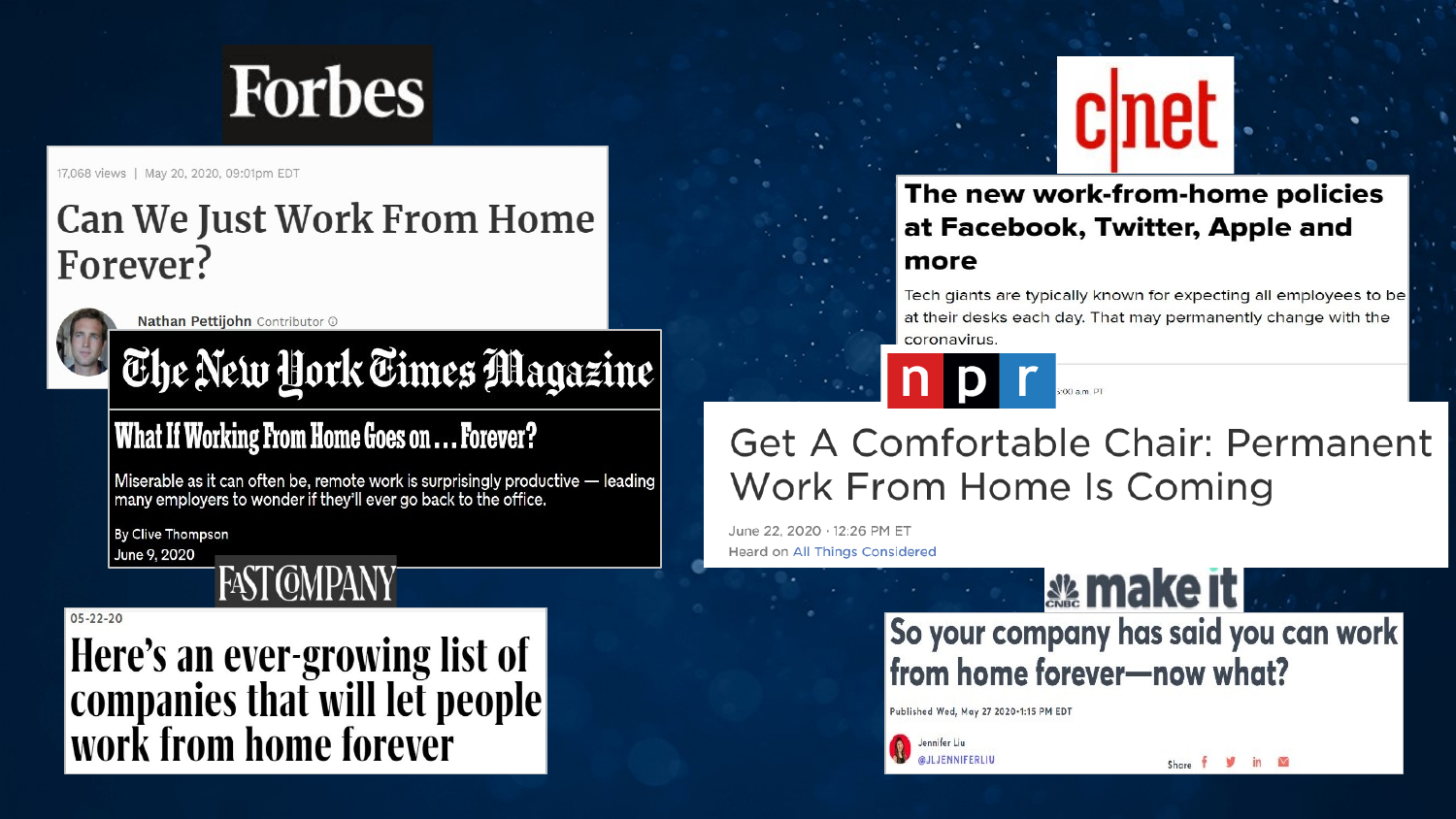**FORTUNE SURVEYED** THE CEOS OF THE 2020 **FORTUNE** 500 LIST... AND HERE ARE THE RESULTS.



**Q. WHEN WILL AT LEAST 90% OF YOUR WORKFORCE HAVE RETURNED TO THEIR USUAL WORKPLACE?** 



**Q. WHEN WILL BUSINESS TRAVEL AT YOUR COMPANY RETURN TO THE LEVELS IT WAS BEFORE THE PANDEMIC?** 

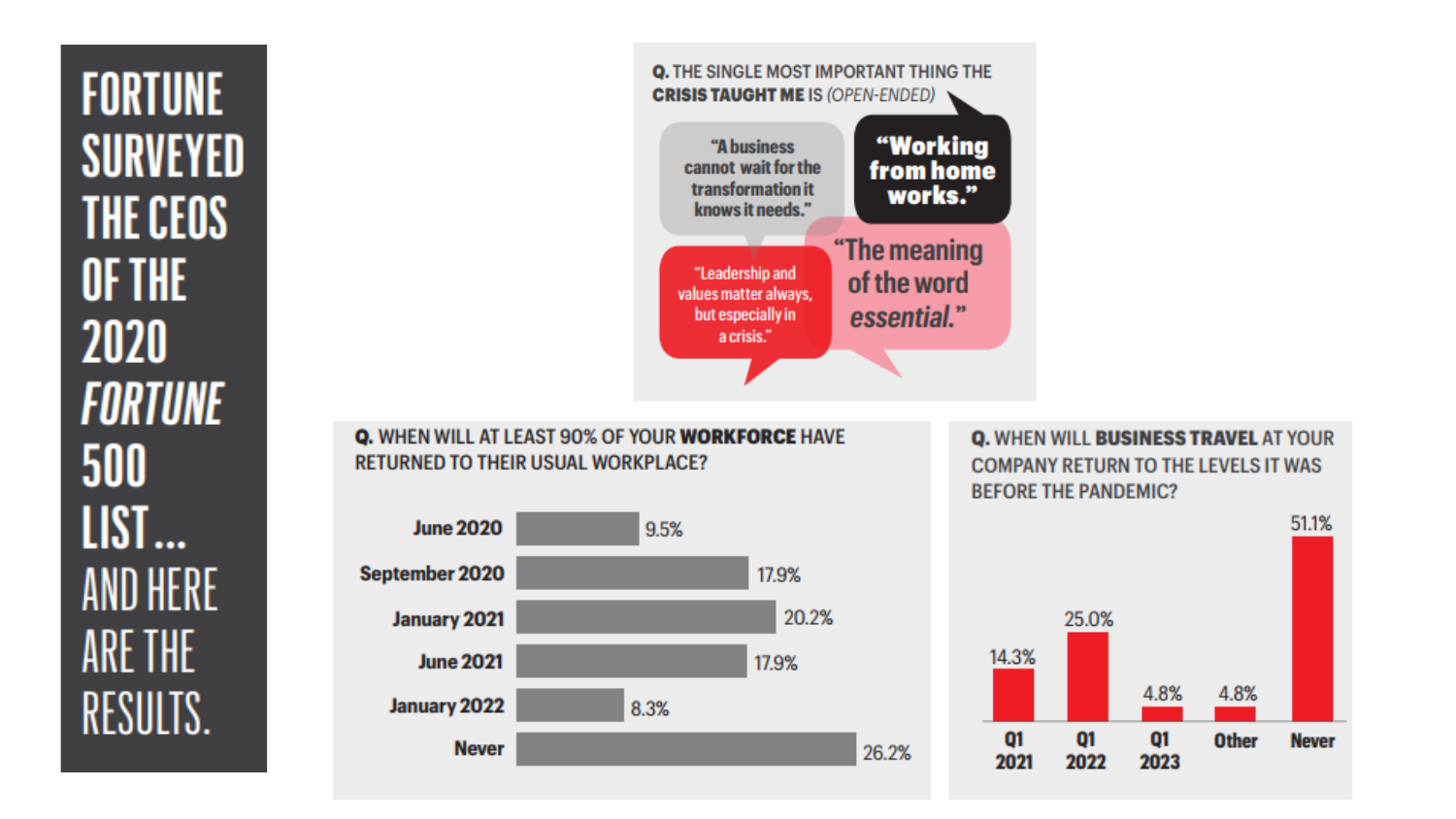## **Benefits of Permanent Remote Work**

- $\checkmark$  Reduced footprint / real estate costs
- $\checkmark$  Mitigates COVID-19 / health & safety concerns
- <sup>ü</sup> According to Global Workplace Analytics, "a typical employer can save about \$11,000 year for every person who works remotely half of the time." And workers can bank between \$2,500 and \$4,000 a year working remotely half time.
- $\checkmark$  Access to a wider talent pool
- $\checkmark$  Flexibility for employees > improved retention > competitive advantage
- $\checkmark$  Increased productivity. A Global Workplace Analytics survey shows 77% of workers say they're fully productive at home. And managers are largely satisfied with their work performance.
- $\checkmark$  Commuting less is better for the environment

v *What do you see as the primary benefit?* 

v *What motivates this transition at your company?*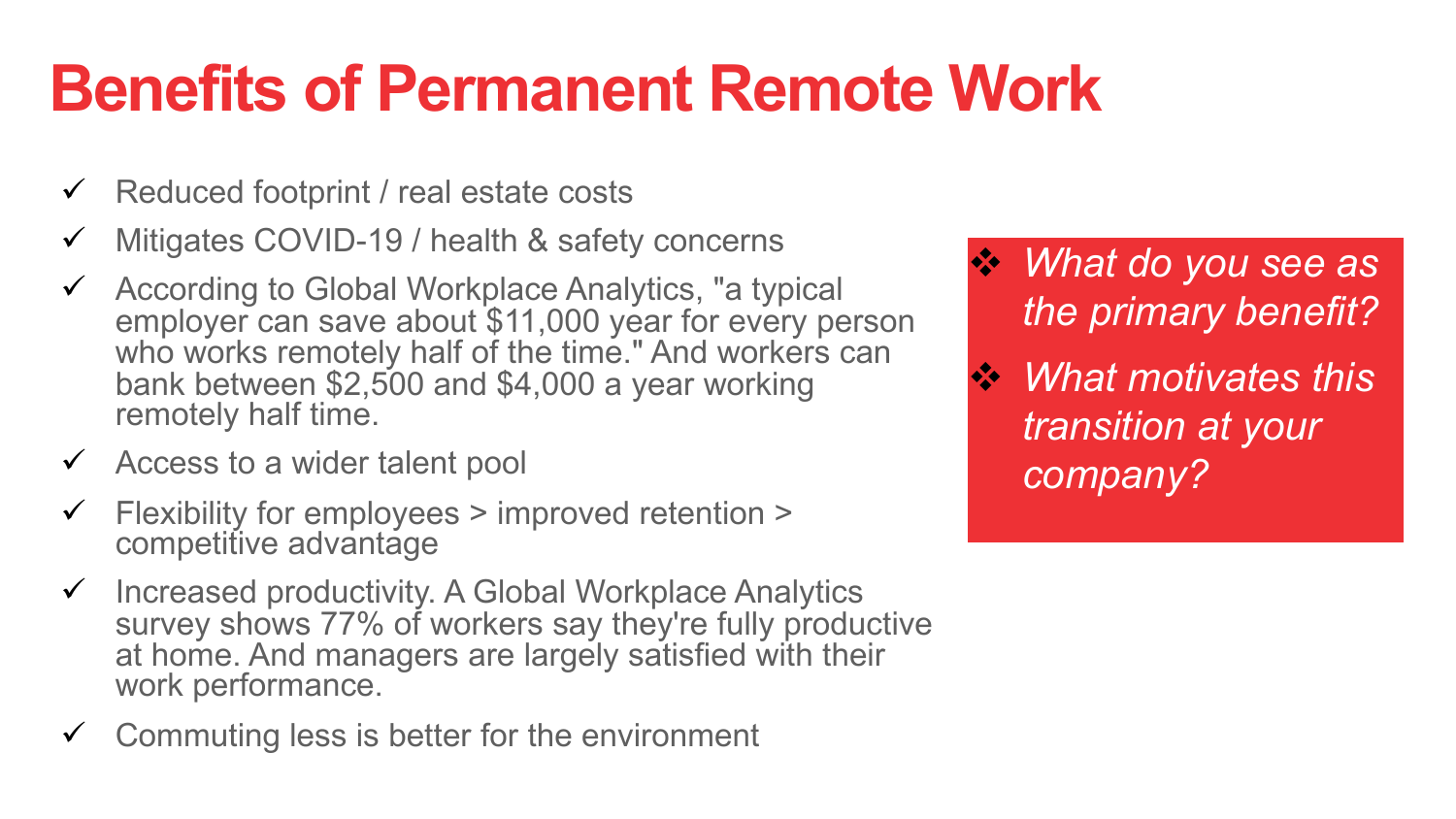## **Challenges of Permanent Remote Work**

- $\checkmark$  Maintaining culture and engagement
- $\checkmark$  Collaboration with colleagues can suffer. You can feel lonely and isolated.
- $\checkmark$  Compliance with local laws where employees work

v *What challenges do you see?* 

v *What are the biggest hurdles to this transition at your company?*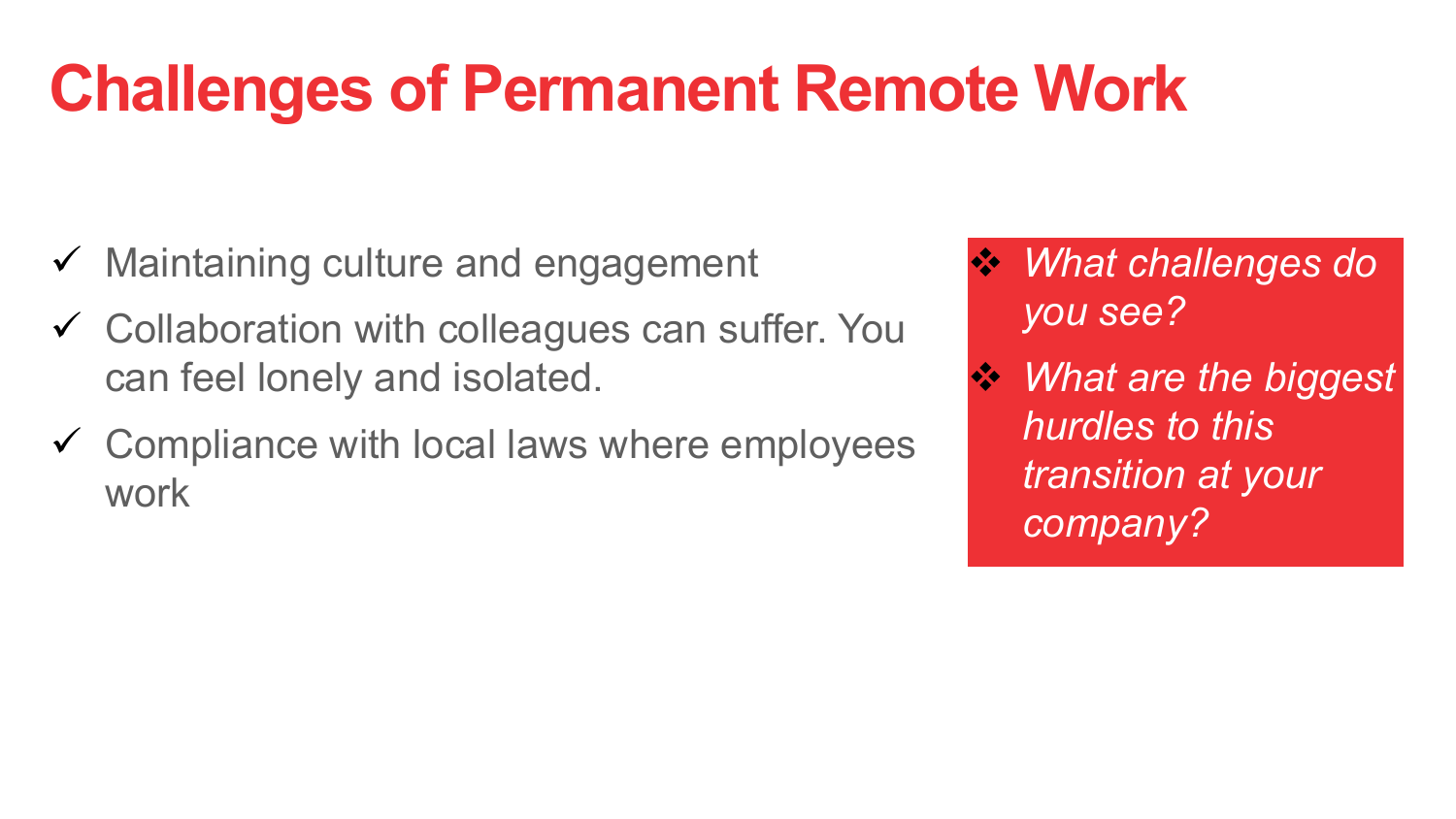### **Navigating the Implications of Designing a Permanently Remote Policy**

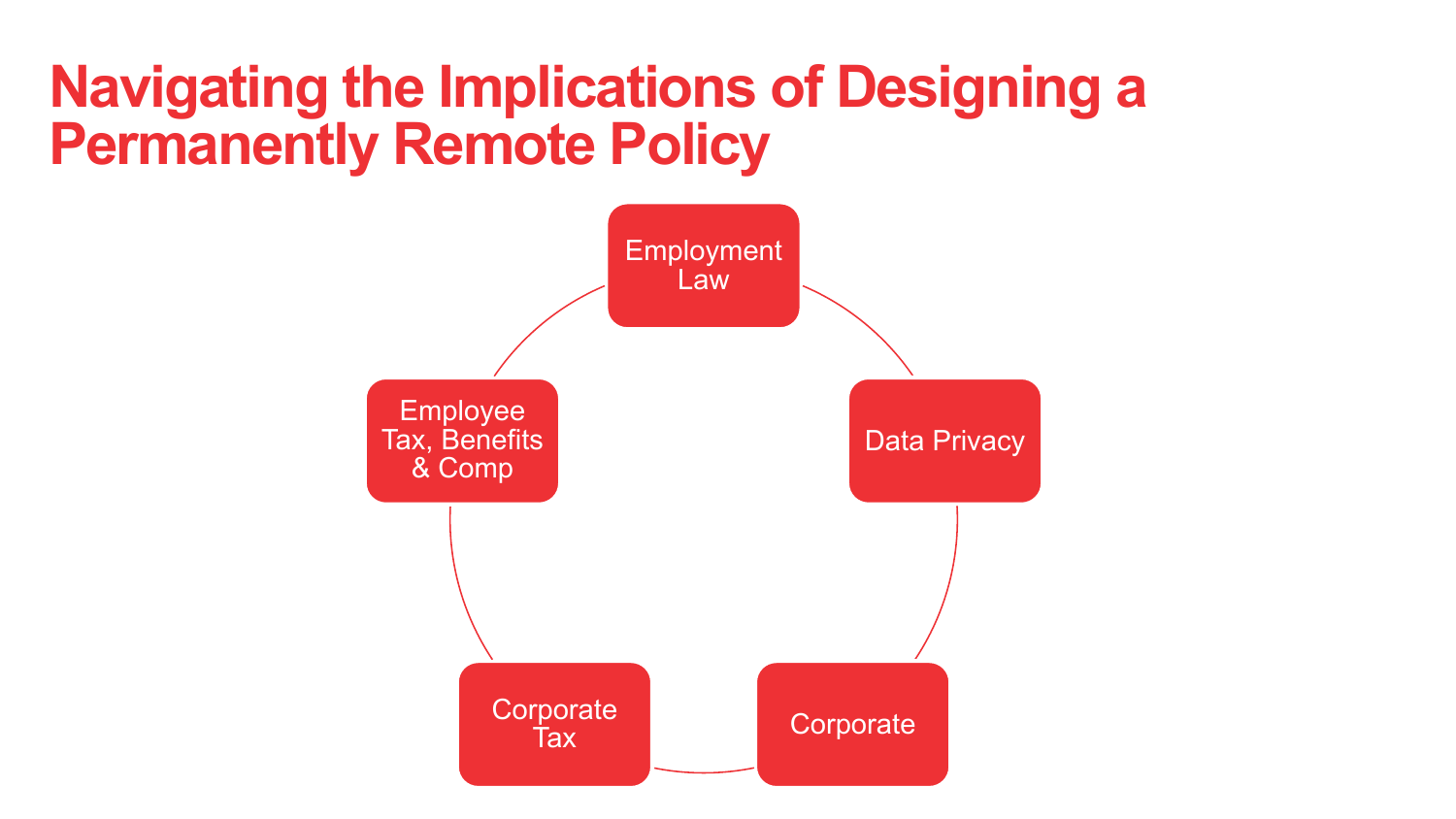## **Employment Law**

#### **Consider General Employment Law Implications**

- $\blacksquare$  Headcount triggers: transferring employees to a new location may trigger additional employment law obligations based on the company's increased headcount in the location
- Equal pay / pay equity reporting
- EEO-1 reporting
- State / local requirements (e.g. state disability leave, sick leave, vacation requirements outside of the US)
- Reasonable accommodations

#### **Design a Remote Work Application Process**

- Develop template application requirements, such as minimum seniority, excluded positions, interview with management in the new location, whether a justification is required, etc.
- Define eligible locations and decide whether to implement headcount limits
- Establish objective criteria for accepting / rejecting applications to avoid discrimination or unequal treatment claims
- Communicate tax consequences to applicants
- $\blacksquare$  Understand that the employer, in most jurisdictions, will have an income tax and social security tax withholding and reporting obligation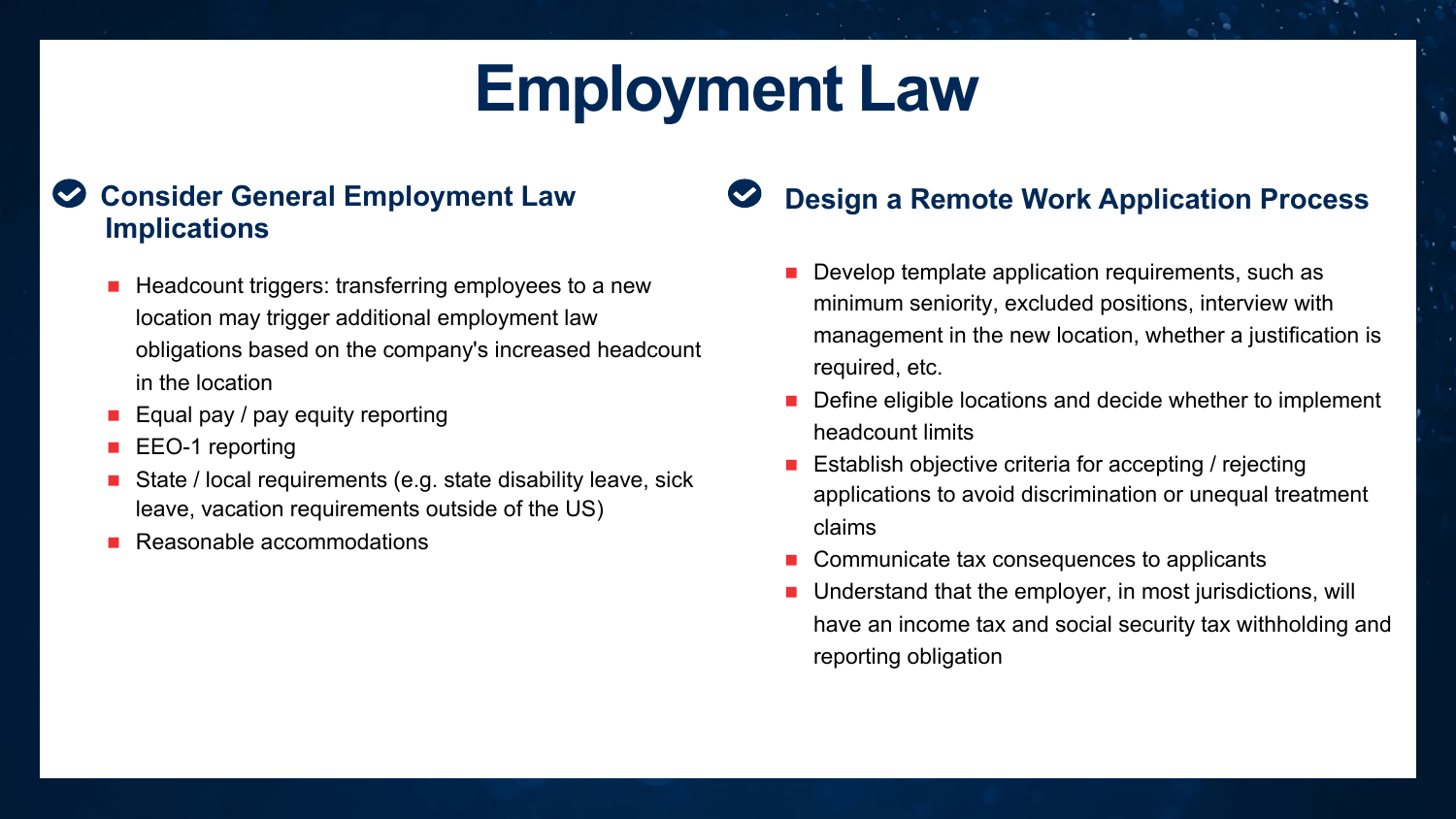## **Employment Law (cont'd)**

#### **Craft Remote Work Policies and Procedures**

- $\blacksquare$  Salary / cost of living adjustments
- Costs / equipment
- **Timekeeping**
- $\blacksquare$  Rest periods
- $\blacksquare$  Update business travel policies.
- n Information security: Remote working carries increased risks of misappropriation of confidential information and loss of trade secret status

#### **Prepare for Onboarding**

- **n** Draft employment documents
- n Understand that remote workplaces must comply with local workplace health and safety laws
- Consider mandatory insurance policies in each location

#### **Terminate Existing Employment**  $\bullet$

- $\blacksquare$  Final pay requirements: employees must be paid their final pay on termination in accordance with applicable law
- Account for employment accruals for intra-country transfers
- $\blacksquare$  Consider the budgetary impact: termination costs for transferring employees may increase the Company's short-term costs and impact budgets

#### **Plan for Workforce Integration in New Location**

- Align compensation with local workforce
- Align employee classification with local workforce
- $\blacksquare$  Determine new reporting lines and evaluate the impact of the transferring employee on other employees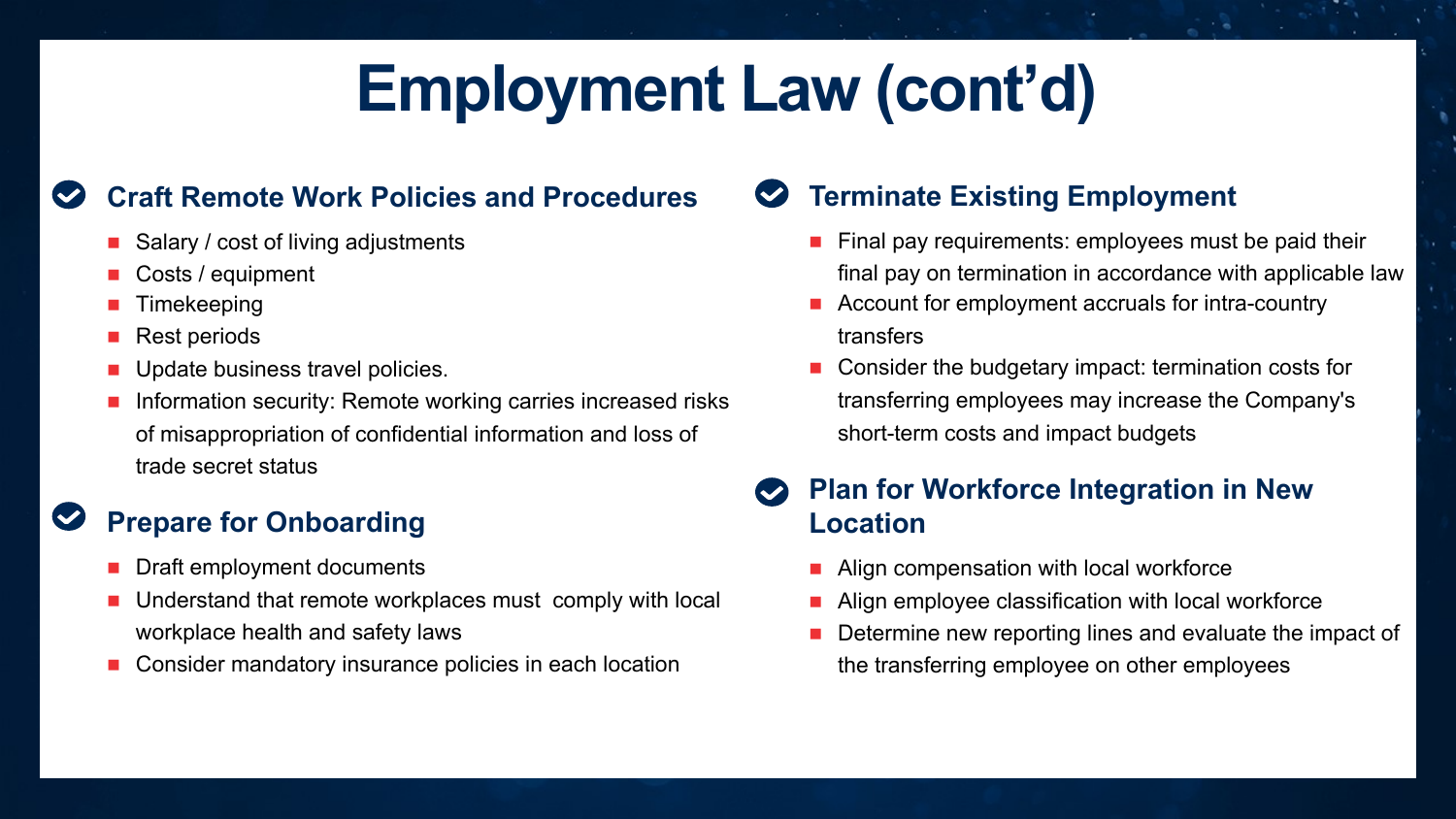## **Benefits & Compensation**

#### **Assess the Tax Consequences**

- $\blacksquare$  Transferring employment may result in adverse tax consequences related to multi-year compensation programs
- $\blacksquare$  Determine how much communication regarding potential tax impact of relocation (consequences of becoming tax resident in another jurisdiction)

#### **Consider General Compensation Implications**

- Consider policy on compensation adjustments for specific locations and whether the policy is tied to "office location"
- Consider the budgetary impact. Benefit costs for mandatory/statutory and voluntary benefits vary between jurisdictions. Since the transferred employees will be put on local benefits, this may impact employer insurance costs and retirement plan contributions

#### **Determine the Transferring Employee's Benefit Eligibility**

Diligence should be completed on the various local benefit programs offered at the qualifying locations to confirm there are no significant issues (including waiting periods to qualify) in adding employees who have internationally relocated

#### **Determine the Impact on Retirement Benefits**

- **n** Termination of employment may entitle the transferring employee to take a retirement plan distribution or trigger a distribution of retirement benefits under the terms of the retirement plan or local law
- Alternatively, plans that require waiting until retirement age, generally require the participant to remain in the same country to obtain optimal tax treatment of benefit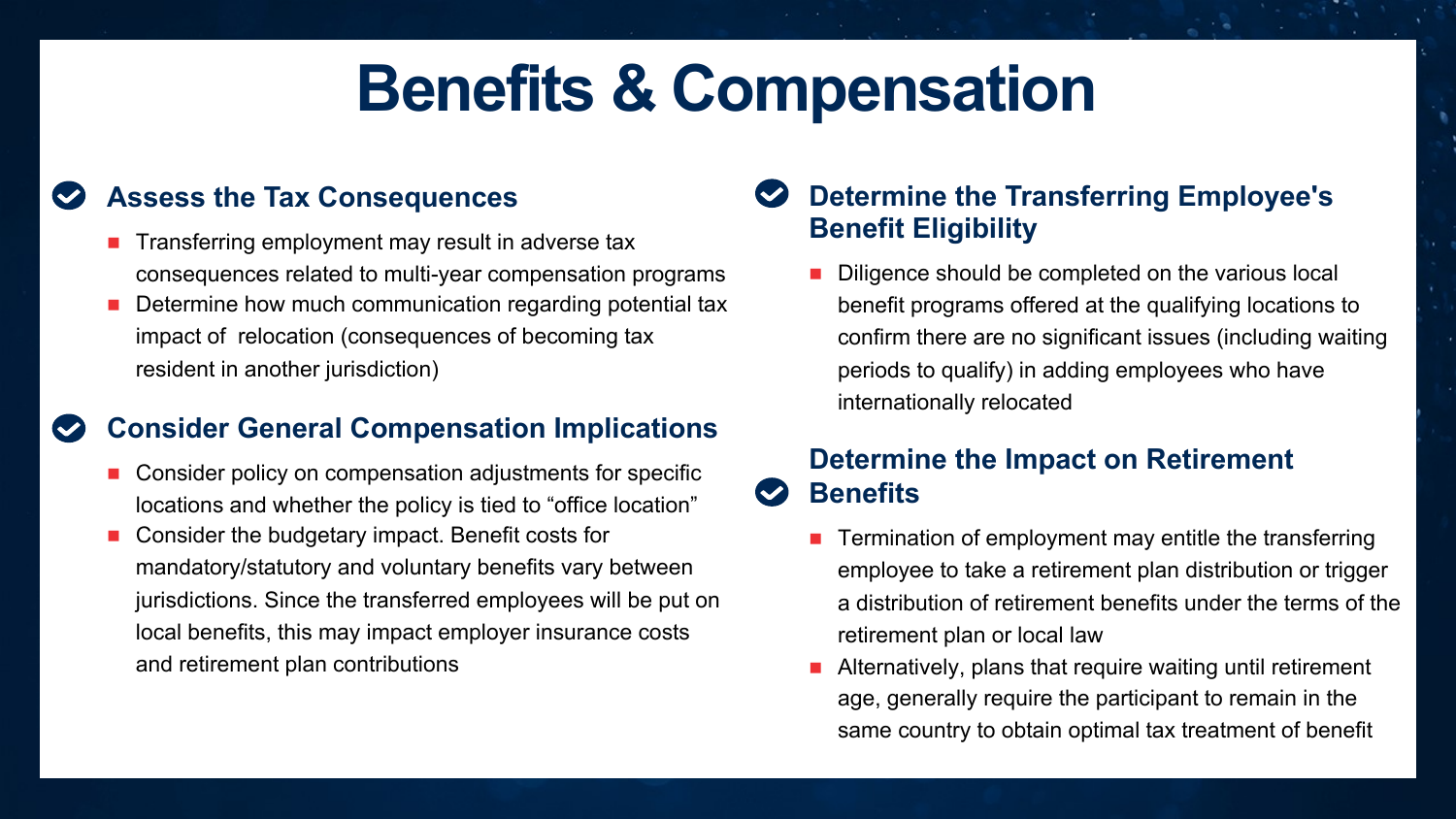## **Share-Based Awards**

#### **Consider General Share-Based Award Implications**

- $\blacksquare$  Headcount triggers: transferring employees to a new location may trigger additional compliance obligations based on the company's increased headcount in the location
- Consider grant sizes: if the company determines the size of grants based on employee location, future awards may be larger/smaller than prior awards granted to employee. This should be communicated to employee before relocation

#### **Review Legal Compliance**

■ Evaluate whether any compliance filings must be amended to reflect transferring employees.

#### **Review Employee Stock Purchase Plan Issues**

#### **Ensure Tax Compliance**

- Double Taxation: transferring employees with outstanding equity awards likely will remain subject to tax on at least a portion of the award income in the old country (i.e., trailing tax liability), while also becoming subject to tax on the (full or partial) award income in the new country
- Depending on the countries, the old and new employer will have reporting and/or withholding obligations with respect to the award income. Double tax issues may arise but can typically be alleviated through application of foreign tax credits
- Consider new withholding rates: employees transferring between different states/ provinces and countries will become subject to different tax withholding rates on award income.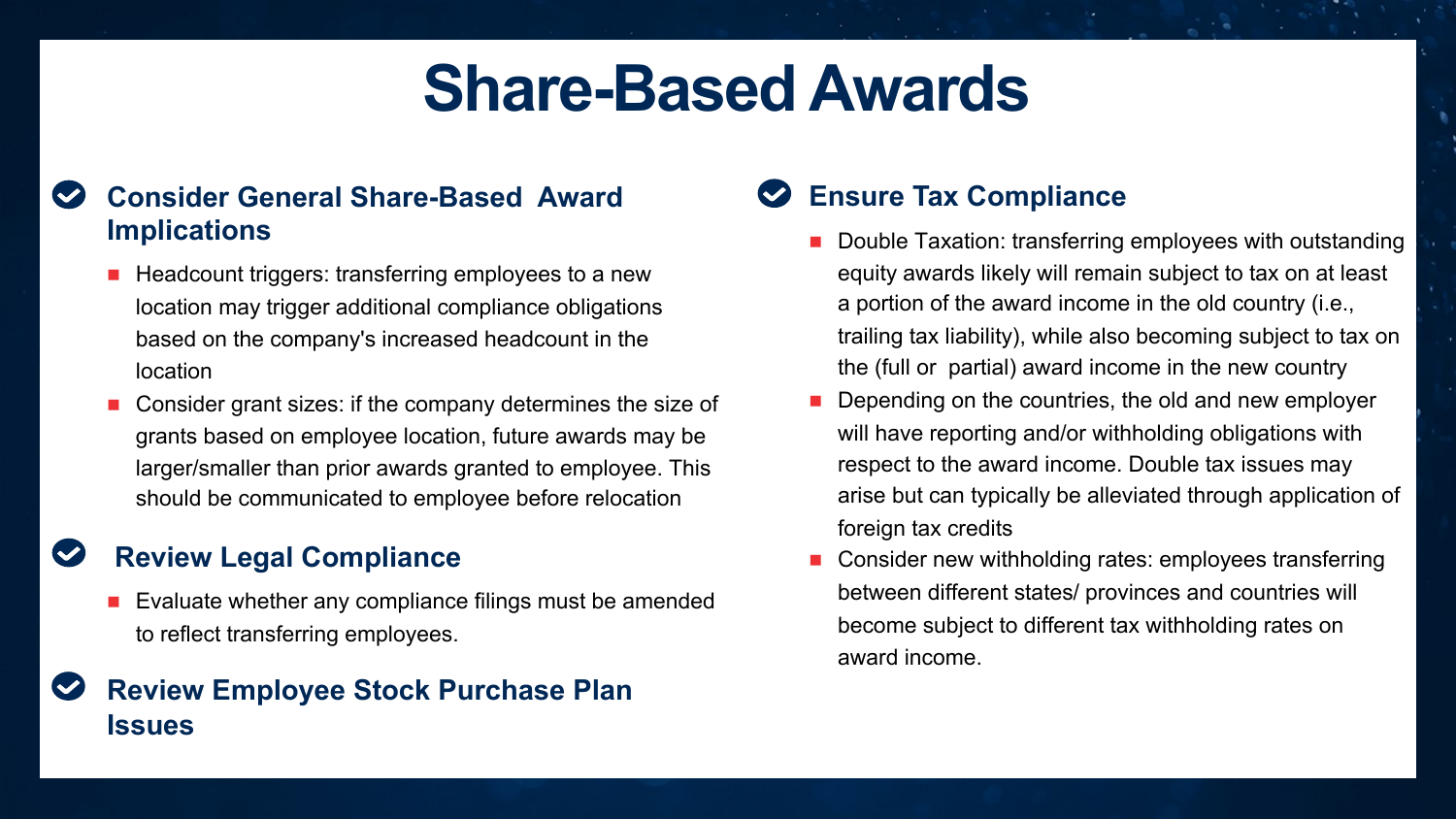## **Corporate Tax**

**If employment relationships change, assess the impact on the intercompany arrangements for provision of services**

#### **Account for Intangible Transfers**

- When a valuable employee changes employers, from one group entity to another, consider whether a compensable transfer has occurred for tax purposes
- **Evaluate Whether Any Transfers Will Result in a**   $\blacktriangledown$ **Change of Location of "Contract Concluding Activities"**

**Review Permanent Establishment Risk Manage Risk Related to DEMPE activities**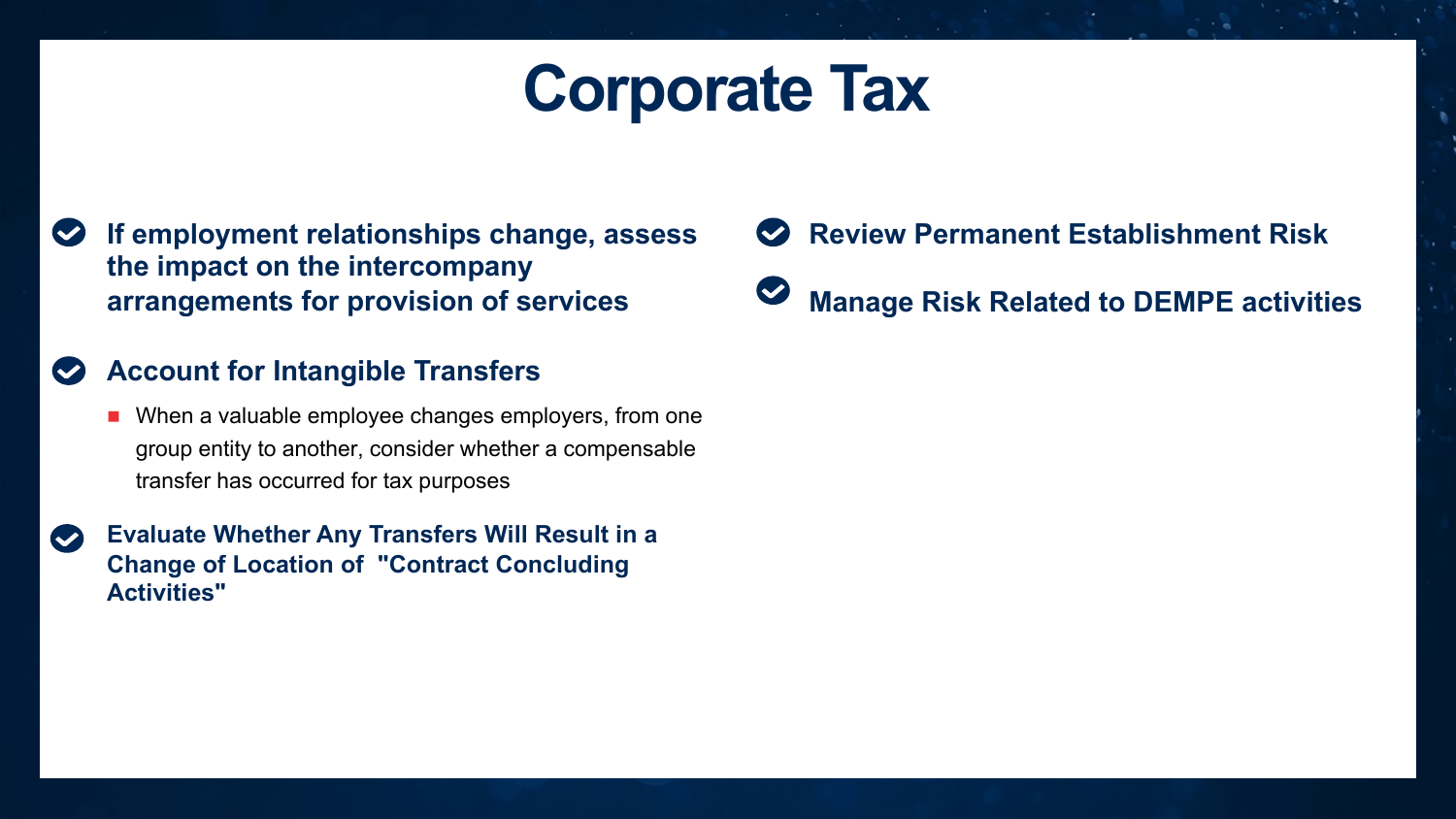## **Data Privacy**

#### **Get Employee Consent**

■ When employee requests to change employer, from one group entity to another, new and old employer should obtain valid consent

#### **Consider Employer Monitoring**

 $\blacksquare$  Employers must minimize data collection via employee monitoring technologies to avoid disproportionally affecting employee and non-employees in the same household

#### **Provide Notice**

**n** Employers must provide privacy notices regarding data in employee file, employee monitoring, BYOD, and whistleblower hotline in compliance with privacy laws applicable to employer entity, employee and employment contract

**Review and Update Intercompany Data Transfer and Processing Agreements**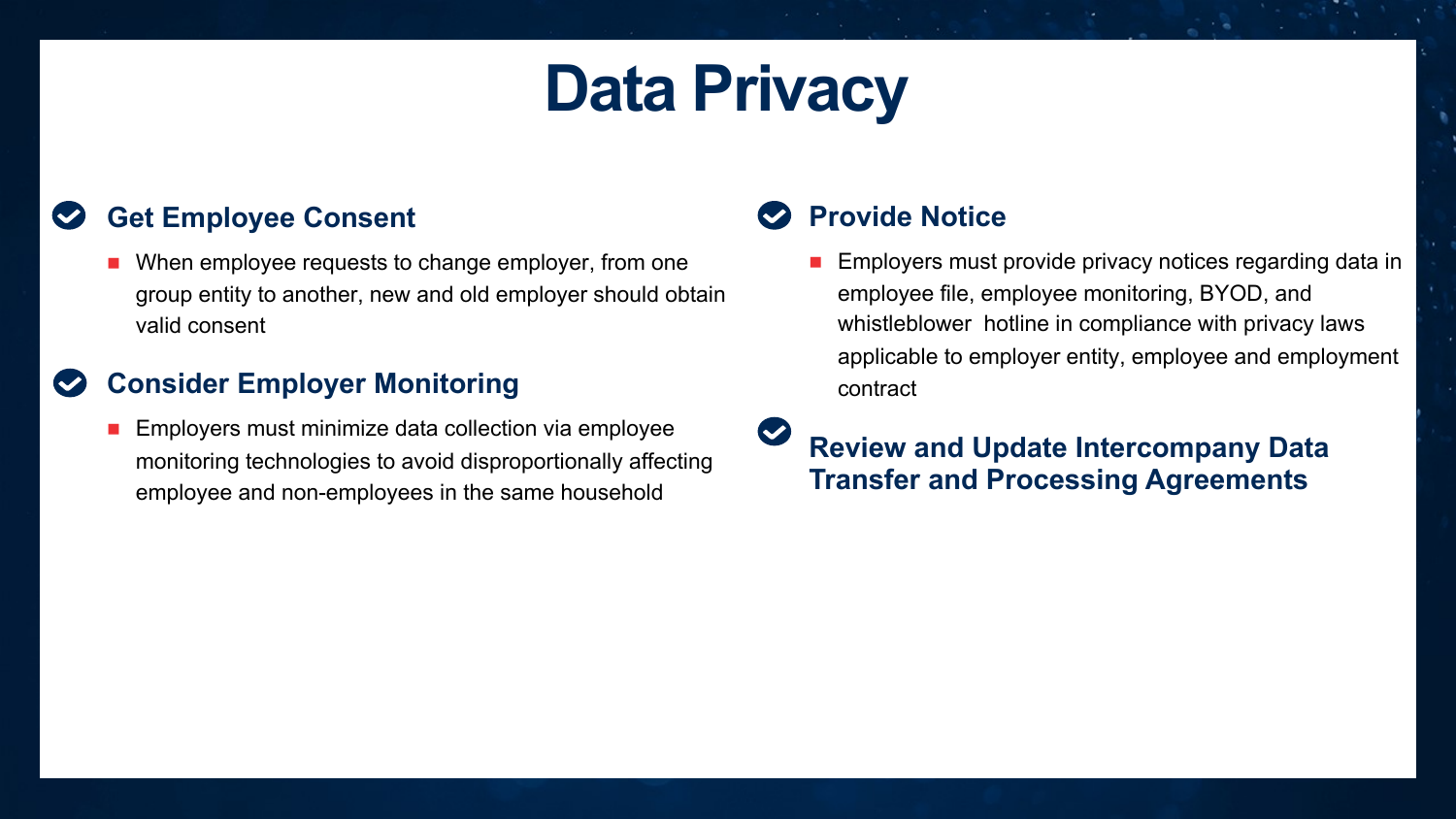## **Corporate**

#### **Comply with US Doing Business Registration Requirements**

 $\blacksquare$  If employees move to US states in which the company is not registered to do business, employees working from home could trigger the doing business registration requirements

#### **Comply with Outside of US Doing Business**   $\bullet$ **Registration**

 $\blacksquare$  Understand that to the extent the number of employees in certain countries increases as a result of remote working arrangements, there could be an increased likelihood of triggering the local doing business registration requirements such that registering a local corporate presence (branch or sub) would be prudent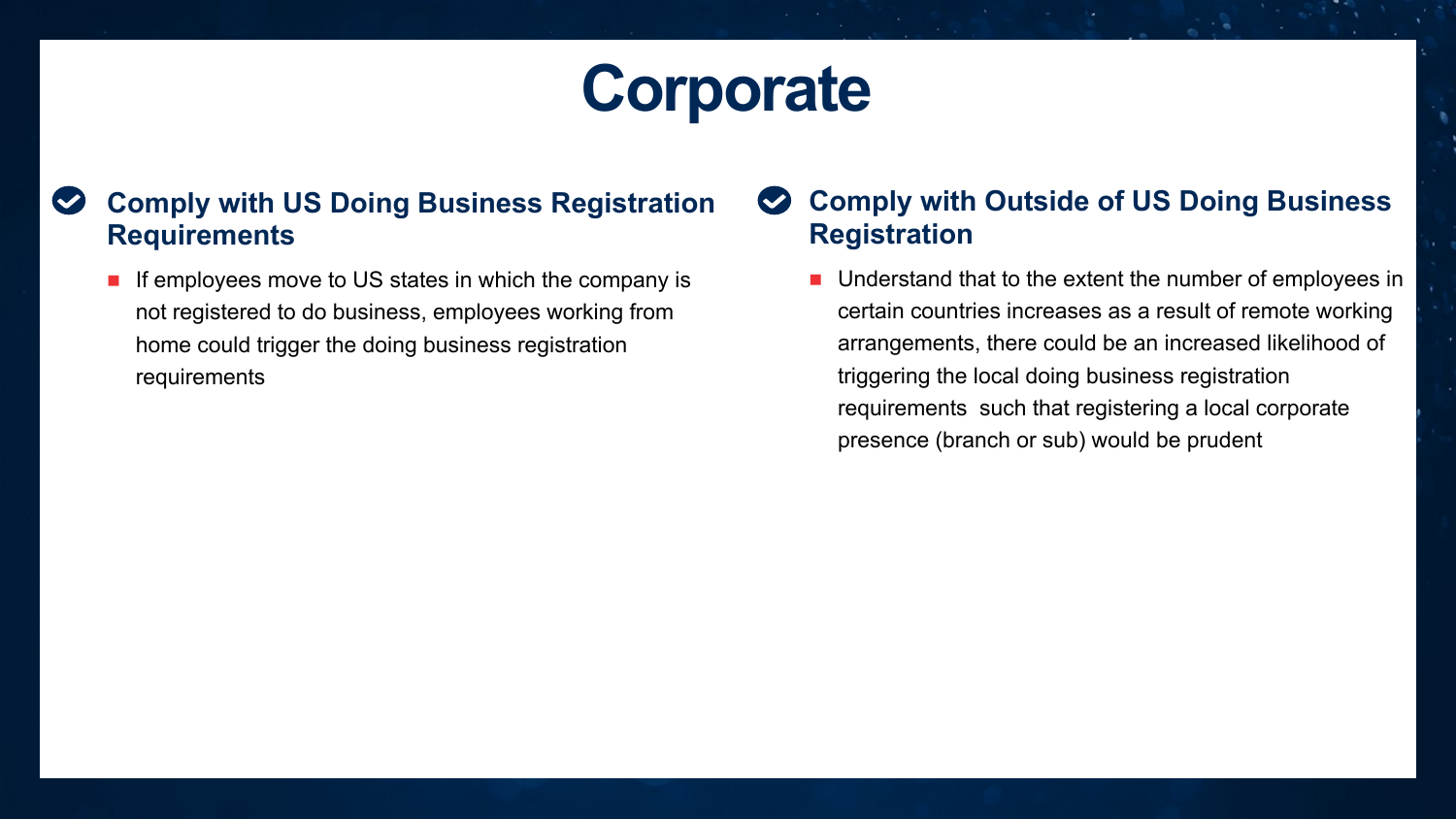

#### **Narendra Acharya**

**Employee Tax, Benefits & Compensation** Narendra.Acharya@bakermckenzie.com



**Lothar Determann Data Privacy** Lothar.Determann@bakermckenzie.com



**Susan Eandi Employment** Susan.Eandi@bakermckenzie.com



**Irina Shestakova Corporate** Irina.Shestakova@bakermckenzie.com



**Erik Christenson Corporate Tax** Erik.Christenson@bakermckenzie.com

## **Contact Us**